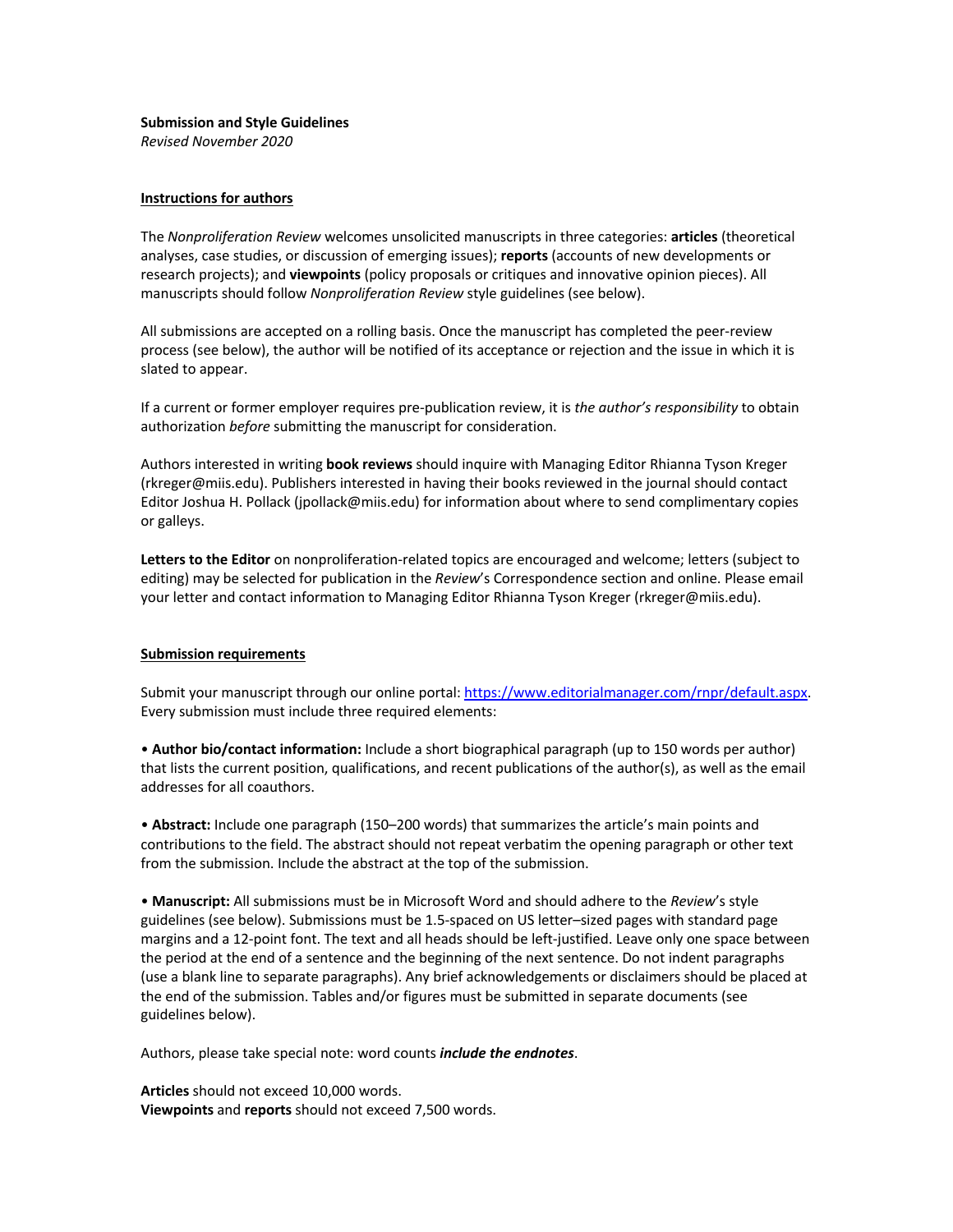**Book reviews** should not exceed 4,000 words.

## **Review process**

The *Nonproliferation Review* adheres to a double-blind peer-review process. Submissions will be evaluated by at least two reviewers with expertise in the subject matter of the manuscript. The editors will make every effort to notify authors of the decision within twelve weeks of receipt of their manuscripts. The *Review* reserves the right to reject any submission without elucidation. Manuscripts that are accepted on condition of revision may be subject to a second review after revisions are received. Viewpoints are reviewed less vigorously, usually by one blind peer reviewer and the editors. Book reviews and correspondence do not fall under the peer-review process.

## **Criteria for acceptance**

Reviewers are asked to judge submissions upon four criteria: relevance, originality, clarity, and support.

### *Relevance*

The editors welcome submissions on any topic related to weapons proliferation, especially concerning chemical, biological, radiological, and nuclear weapons.

Possible topics include activities and developments in international nonproliferation regimes; the effects of proliferation on strategic stability, society, or environment; new information about the policies or weapons programs of specific countries; the spread of knowledge, materials, or technologies with potential destructive applications; the influence upon strategic stability of emerging technologies, *e.g.,* additive manufacturing, cyber operations, or counter-space weapons; measures to control proliferation, either existing or proposed; the causes of proliferation or nonproliferation; and the relevant activities of non-state actors, such as nongovernmental organizations or terrorists.

This list is not all-inclusive; authors are free to submit manuscripts on other topics that may be of interest to the nonproliferation community.

## *Originality*

Submissions must contribute new information, ideas, or insights.

Showing familiarity with relevant earlier work helps to establish the originality of a manuscript. While authors do not need to include an entire section dedicated to a literature review, readers should be able to understand how an article relates to previous publications on the same topic.

The editors will *not* consider manuscripts under simultaneous submission elsewhere.

Verbatim repetition of an author's own previously published material is discouraged. Authors may submit manuscripts containing *some* material that has already been published elsewhere, if proper disclaimers are included and any necessary permissions have been obtained.

Plagiarism (*i.e.,* copying of any other author's work or ideas without proper citation) is grounds for rejection.

## *Clarity*

The thesis of a manuscript should be readily apparent, and manuscripts should not rely excessively on jargon.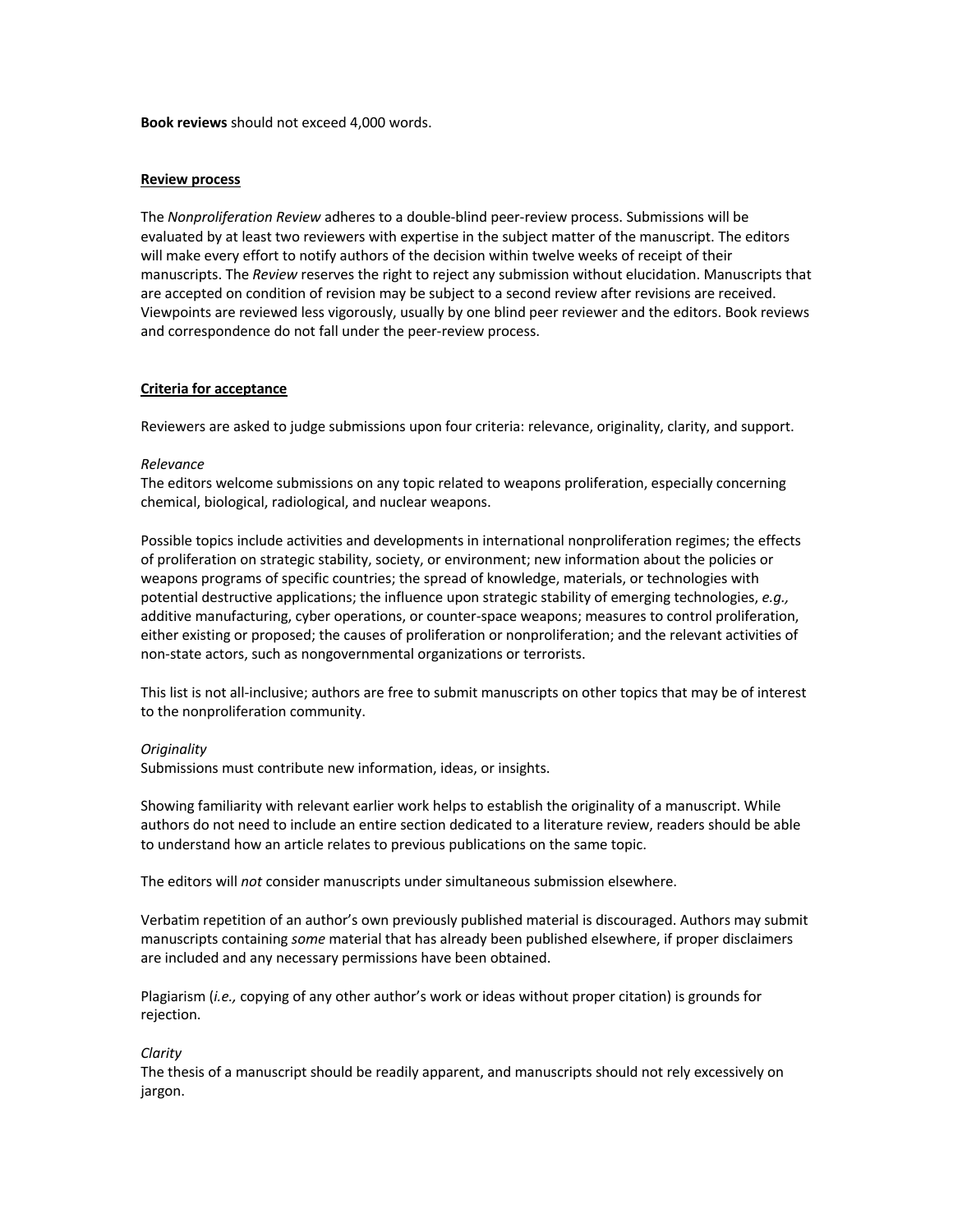The editors strive to produce an interdisciplinary journal that can be read and understood by scholars and policy makers alike. Specialized terms that will not be familiar to most readers should be used only where needed, and with brief definitions or explanations, either in the text or in endnotes.

## *Support*

Readers should be able to identify both the source materials that support a claim and the reasoning that connects the source materials to the claim.

Where appropriate, the *Nonproliferation Review* will publish articles with technical appendices or other supplementary materials, which will be made available online.

## **Style guidelines**

The *Nonproliferation Review* follows in-house style guidelines based on the *Chicago Manual of Style* (sixteenth edition).

## **Endnotes**

The *Nonproliferation Review* now uses endnotes for citations. Endnotes callouts should appear at the end of sentences (unless doing so enhances clarity), and never in titles or headers. Endnotes should include complete source citations. Keep in mind that the goal of an endnote is to allow the curious reader to easily locate the referenced material; to that end, notes should include the author, title, publication, date, and page number and/or URL (if possible). Below are some examples.

The *Review* does NOT use "op. cit." or "idem." If a citation is identical to its predecessor, use "ibid." The second time a source is cited (nonsequentially), a shortened note including author last name, title, and page number is sufficient (e.g., Kotkin, *Steeltown USSR*, p. 209). If an acronym has been spelled out in the text of the article, it is unnecessary to spell it out again in the endnotes.

The *Review* strongly prefers all sources to be named. If anonymity must be granted, the author should be prepared to share the name of the source with the editor and give a description of the source's qualifications for print. In the absence of a name, authors should identify their source based on their expertise or job qualifications relevant to the article and include the date and city of interview(s).

#### **Book, single author**

Stephen Kotkin, *Steeltown USSR* (Berkeley, CA: University of California Press, 1991), pp. 210–12.

#### **Book, multiple authors**

Charles D. Ferguson and William C. Potter, with Amy Sands, Leonard S. Spector, and Fred L. Wheling, *The Four Faces of Nuclear Terrorism* (London: Routledge, 2005), pp. 112–15.

#### **Chapter in an edited volume**

Robert Levgold, "Soviet Learning in the 1980s," in George W. Breslauer and Philip E. Tetlock, eds., *Learning in US and Soviet Foreign Policy* (Boulder, CO: Westview Press, 1991), p. 25.

## **Conferences and symposia papers**

Julian Whichello and Davide Parise, "Novel Technologies for the Detection of Undeclared Nuclear Activities," paper delivered at the Symposium on International Safeguards: Addressing Verification Challenges, Vienna, Austria, October 16–20, 2006.

## **Delegate Statements**

Statement by Kamal Kharrazi, foreign minister of Iran, to the Conference on Disarmament, CD/PV.796, June 4, 1998.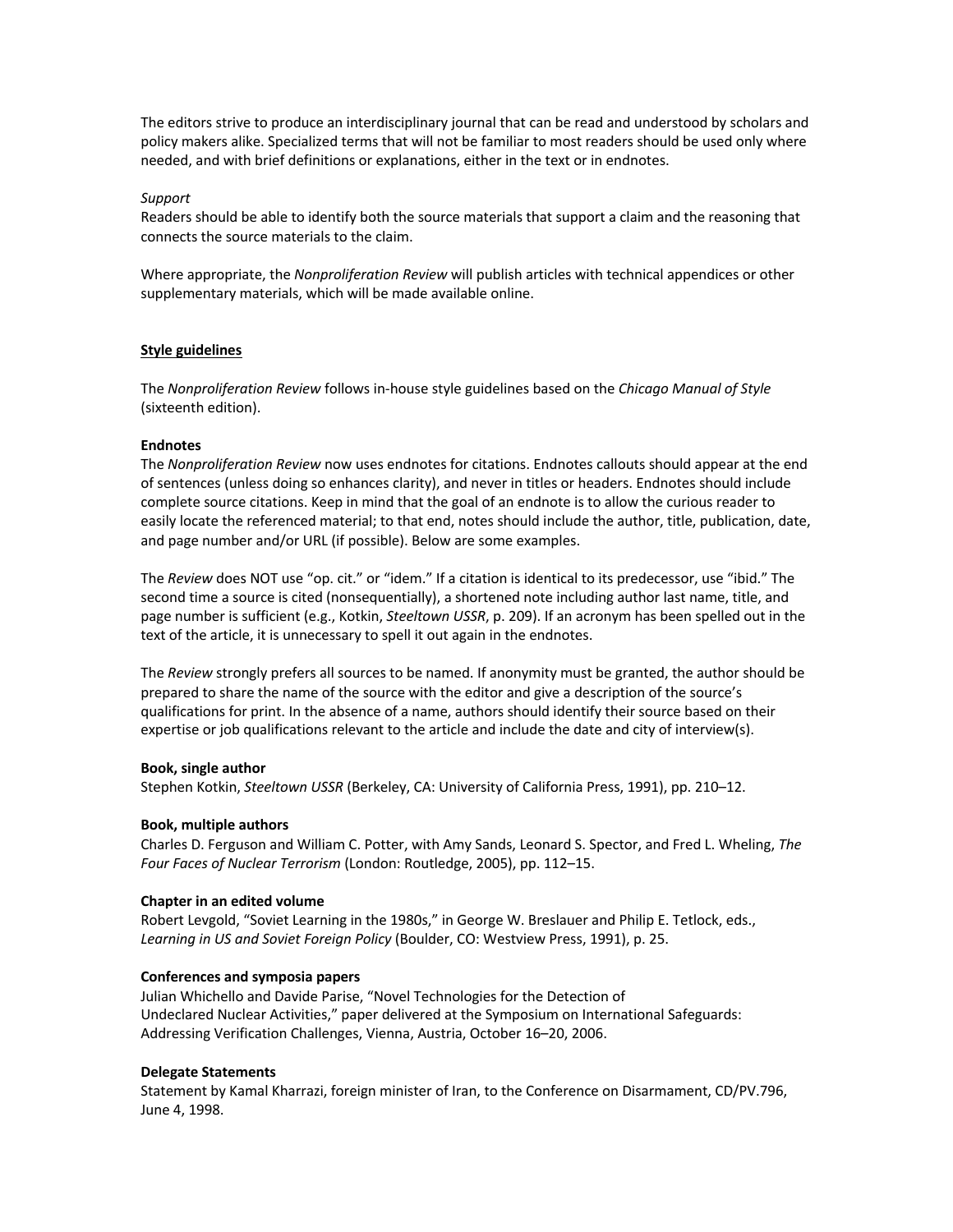## **Directives/guidelines**

IAEA, "The Physical Protection of Nuclear Material," INFCIRC/225/Rev.3, September 1993.

### **Dissertations**

Steven Flank, "Reconstructing Rockets: The Politics of Developing Military Technologies in Brazil, India, and Israel," PhD diss., MIT, 1993, pp. 67–71.

## **Interviews/personal correspondence**

Amy Smithson, senior fellow, James Martin Center for Nonproliferation Studies, email correspondence with author, August 3, 2010.

# **Journal article**

Mustafa Kibaroglu, "Turkey's Quest for Peaceful Nuclear Power," *Nonproliferation Review*, Vol. 4, No. 2 (Spring–Summer 1997), p. 33.

#### **Journal article, no volume number**

Ivan T. Boskov, "Russian Foreign Policy Motivations," *MEMO*, No. 4 (April 1993), p. 6.

### **Magazine article**

Bonnie Jenkins, "Adapting to the Times," *Arms Control Today*, January/February 2011, <www.armscontrol.org/act/2011\_01-02/Jenkins>.

Mustafa Kibaroglu, "Turkey Says No," *Bulletin of the Atomic Scientists*, July/August 2003, pp. 22–25.

#### **Newspaper article**

Ian Hoffman, "Bush Presses Lab Nuke Research," *Oakland Tribune*, December 11, 2003, p. C3.

Peter Baker, "For Obama, Syria Chemical Attack Shows Risk of 'Deals with Dictators,'" *New York Times*, April 9, 2017, <www.nytimes.com/2017/04/09/us/politics/obama-syria-chemical-weapons.html>.

#### **Newspaper article, wire service (no author listed)**

Associated Press, "Head of U.S. Nuclear Agency Leaving Under Pressure over Security Lapses," January 5, 2007, <http://usatoday30.usatoday.com/news/washington/2007-01-04-nuclear\_x.htm>.

#### **Non-English sources**

Translate important citation information in brackets. Transliteration is preferable to non-Latin script.

Henri Pac, *Le droit de la défense nucléaire* [The legal dimension of nuclear defense] (Paris: Presses Universitaires de France, 1989), pp. 79–80.

#### **Resolutions**

UN Security Council Resolution 687, S/Res/687, April 3, 1991. [Include the issuing body and resolution number and the date of adoption (rather than the document issue date).]

#### **Testimony or hearings**

Robert Jordan, prepared statement for the Senate Committee on Foreign Relations, "Famine in Africa: Hearing before the Committee on Foreign Relations," 99th Cong., 1st sess., January 17, 1985, p. 12.

#### **Treaties**

To cite treaties in endnotes, give the common treaty name (see below), the date it was signed, and section and paragraph numbers if necessary: Treaty on the Non-Proliferation of Nuclear Weapons, March 5, 1970, Article IX, para. 2.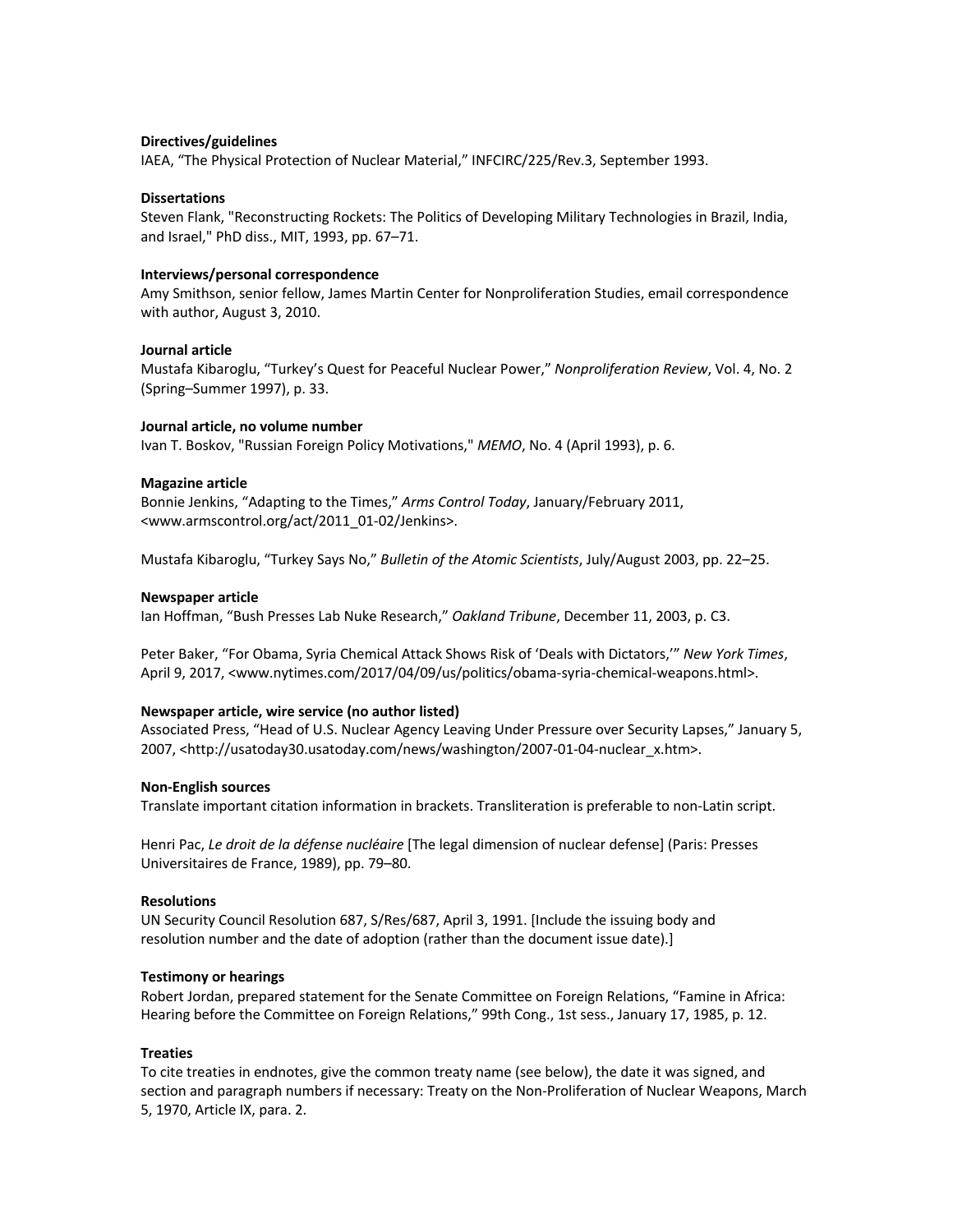## **Unnamed sources**

Decontamination and radiation expert at the Department of Energy and EPA (name withheld by request), personal interviews with author, Washington, DC, July 13, 2005.

## **Web citations, URLs**

For web-only items, provide author, title, date, and as full or complete a URL address as is likely to remain stable over time; do not include URL information whose content changes, as in the locator for the current edition of a newspaper. Include the URL in <angle brackets>.

Page van der Linden, "A Curious Tale of Uranium Bricks," *Arms Control Wonk*, February 4, 2011, <vanderlinden.armscontrolwonk.com/archive/146/a-curious-tale-of-uranium-bricks>.

### **Grammar and punctuation**

*Commas.* Use the serial comma: place a comma after the final word in a series before "and," "nor," and "or." *Example*: I like oranges, apples, and grapefruits. Commas and final punctuation should be placed inside quotation marks. As per the *Chicago Manual of Style*, "The title of a work that ends in a question mark or exclamation point should now be followed by a comma if the grammar of the sentence would normally call for one or, in source citations or in an index, if a comma would normally follow the title."

*Centuries*. Spell out—twenty-first century.

*Ellipses.* Follow the "three-or-four-dot method" as described in the *Chicago Manual of Style*. Use three dots ... when material has been omitted from the middle of a sentence in a quote. When material has been deleted after a full sentence that does not end the quotation, be sure to use four dots. ... The first dot is the period ending the sentence. Insert a space before and after the ellipses.

*Em dashes.* Do not put a space on either side of an em dash (Mac: shift + option+ hyphen). Thus, if you use an em dash—and we do not discourage it—please follow the usage in this sentence.

*En dashes.* For number ranges, use an en dash (Mac: option/alt + hyphen): 1996–98; pp. 326–28; \$2 million–\$5 million, pp. 101–8).

*Hyphens.* Hyphens are not used with prefixes unless it separates two vowels or otherwise enhances the clarity to do so, e.g. anti-intellectualism, meta-analysis, nonproliferation, nongovernmental, socioeconomic, online. Hyphens are used in compound phrases that act as modifiers, e.g. nationalsecurity strategy, nuclear-weapon program, uranium-enrichment process.

*Italics.* Use for books, radio and television show names, vessel names (USS *Cole*), and for uncommon foreign words. Use sparingly for emphasis. Missile names (e.g., Agni) are not italicized.

*Periods.* Unnecessary in acronyms and abbreviations: PhD, US (as an adjective), DC, IAEA.

*Quotations.* Authors should identify the origin of all quoted material in a numbered endnote. Material reproduced from other sources *must* be credited. Do not alter or edit quotations.

*Quotation marks and apostrophes.* Use "smart," not straight, quotation marks and apostrophes. Do not use an apostrophe before the "s" in 1950s, 1980s, etc. For possessives ending in s, use two s's, (i.e., John Gaddis's biography of George Kennan is exceptional.)

## **Numbers**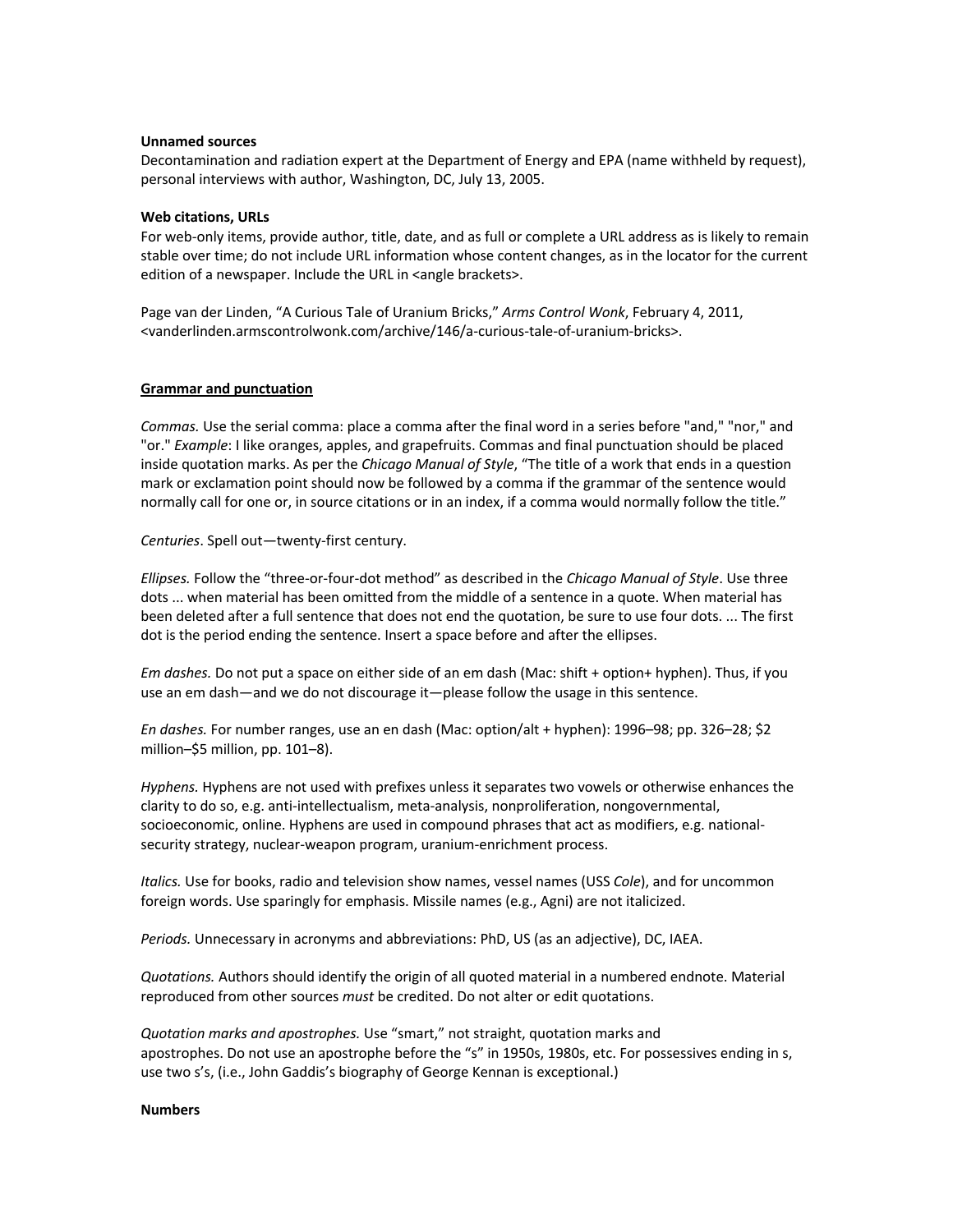In general, for non-measurements/nontechnical contexts, spell out numbers from zero through ten and use numerals for 11+; use numerals for all measurements (e.g., twelve experts, 12 kilograms). This applies also to ordinal numbers. Exceptions include very large whole numbers in nontechnical contexts, which may be spelled out.

*Currency* should be expressed in numerals (\$8 billion).

*Elements* on first reference: polonium-210; on second reference abbreviated: Po-210. (Abbreviate only with isotope number; spell out otherwise, i.e., 20 kilograms of plutonium.)

*Fractions* less than one should be spelled out (one-half, three-eighths).

*Percentages* always use numerals and never the percentage symbol: 6 percent.

*Measurements* should use numerals: The 5-kiloton warhead flew 1,250 kilometers. Spell out units of measurement on first use and abbreviate on subsequent uses: The bomblet weighed 70 kilograms (kg), but the casing weighed only 5 kg.

## **Capitalization**

In general, use a minimum of capitalization. Capitalize "Cold War" but not seasons or centuries (twentyfirst century). Capitalize national legislatures, but not their adjectival forms: Congress, congressional. Use lower case for government (i.e., Ukrainian government) and administration (i.e., Clinton administration). Titles of individuals are capitalized, as are institutional departments (the Ministry of Foreign Affairs; the Department of Defense).

## **Foreign phrases**

Italicize uncommon foreign phrases. If it is necessary to translate parenthetically (as opposed to contextually), follow this example: De Gaulle believed in a strategy of *dissuasion du faible au fort* (weakto-strong deterrence).

## **Long quotations/excerpts**

Set off and indent any quotation that is longer than five typed lines. Do not italicize the quote. Shorter quotations remain within the paragraph in which they appear.

## **Proper names/transliteration**

Standardize transliteration when possible (Hussein instead of Hussayn); when spelling is in question, the predominate style used in the *New York Times* is preferred. For South Korean names, use only two initial capitals followed by a hyphen (Ban Ki-moon); for North Korean names, omit the hyphen and capitalize each initial (Kim Jong Un). For Chinese, Japanese, and Korean names, the first name listed is the family name (for Kim Jong Il, use Kim). Exception: The personal preference of the person whose name it is. For Spanish names, use the first of the two last names on second and subsequent references (for Carlos Pastora de Fiello, use Pastora). For Brazilian names, use both last names (for Fernando Collor de Mello, use Collor de Mello).

## **Abbreviations**

US, UK, EU, and UN are to be used as adjectives only, never as nouns (use United States, United Kingdom, European Union, or United Nations as nouns): "The UN representative traveled to the United States." "US-China relations soured." (Note if "Sino" is the preferred adjective, then "American" must be its counterpart, never "US-Sino".)

## **Dates**

Use month, day, year format: "December 4, 1992." When referring to September 11, 2001, use the full date on first mention; "9/11" is acceptable thereafter.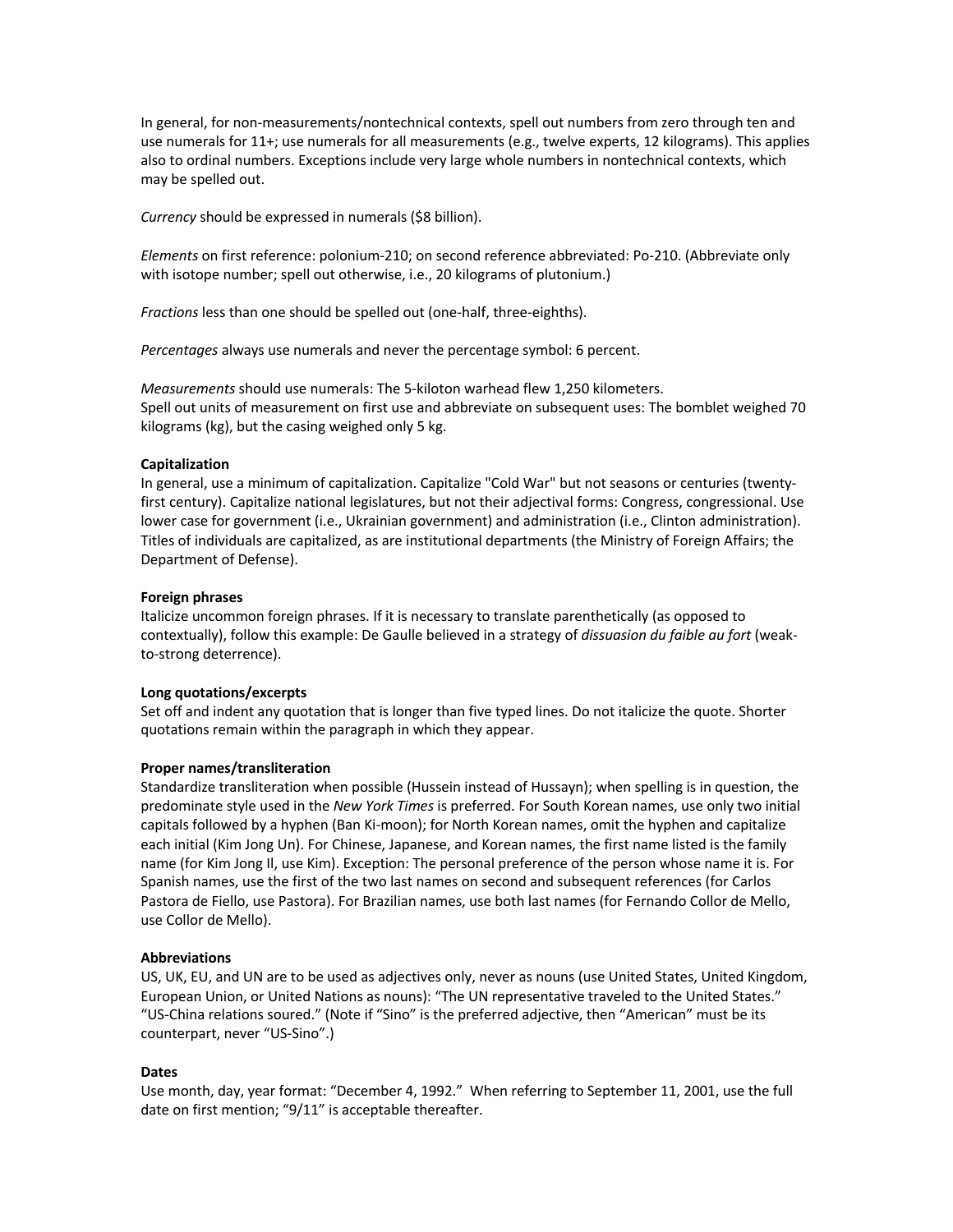## **Titles**

Spell out fully and capitalize: Ambassador Thomas R. Pickering, Senator Lugar; Hillary Clinton, the Secretary of State. Give state and party affiliation for US politicians: Senator Dick Durbin (Democrat of Illinois). Note also that use of the word "former" or "then" is not needed if the person held that title during the action described: "Emperor Nero fiddled while Rome burned," and not "Then-Emperor Nero fiddled…". However, "In a meeting with former President Barack Obama, Democratic nominee Hillary Clinton described the problems she was facing."

### **Acronyms/abbreviations**

Spell out the first reference to any acronym or abbreviation, followed by the acronym or abbreviation in parentheses if it is referred to again in the article. Keep use to a minimum to avoid "alphabet soup." Be mindful of possessives and spell out to avoid confusion. For plurals, add *s*, not apostrophe *s* (ABWRs, FBRs.)

Frequently used examples*:* advanced boiling-water reactor (ABWR) boiling-water reactor (BWR) confidence-building measures (CBMs) Department of Defense (DOD) electromagnetic isotope separation (EMIS) fast breeder reactor (FBR) heavy-water reactor (HWR) high-temperature gas-cooled reactor (HTGR) instrumentation and control (I&C) intercontinental ballistic missile (ICBM) International Atomic Energy Agency (IAEA) light-water reactor (LWR) Magnetic Laser Isotope separation (MLIS) non-nuclear-weapon state (NNWS) nuclear-weapon-free zone (NWFZ) nuclear-weapon state (NWS) Operational Safety and Rescue Team (OSART) pressurized heavy-water reactor (PHWR) pressurized water reactor (PWR) research and development (R&D) surface-to-air missile (SAM) weapons of mass destruction (WMD)

## **Common treaties and conventions**

1972 Anti-Ballistic Missile Treaty (ABM Treaty) 1972 Biological and Toxin Weapons Convention (BWC) 1993 Chemical Weapons Convention (CWC) 1997 Comprehensive Nuclear-Test-Ban Treaty (CTBT) 1990 Conventional Armed Forces in Europe Treaty (CFE) Fissile Material Cutoff Treaty (FMCT) 1987 Intermediate-range Nuclear Forces Treaty (INF Treaty) 2010 New Strategic Arms Reduction Treaty (New START) 1972 Strategic Arms Limitations Talks (SALT I, 1979 SALT II) 1991 Strategic Arms Reduction Treaty (START I, 1993 START II, START III, 2010 New START) 2002 Strategic Offensive Reductions Treaty (SORT, or the Moscow Treaty) 1968 Treaty on the Non-Proliferation of Nuclear Weapons (NPT) 2017 Treaty on the Prohibition of Nuclear Weapons (TPNW)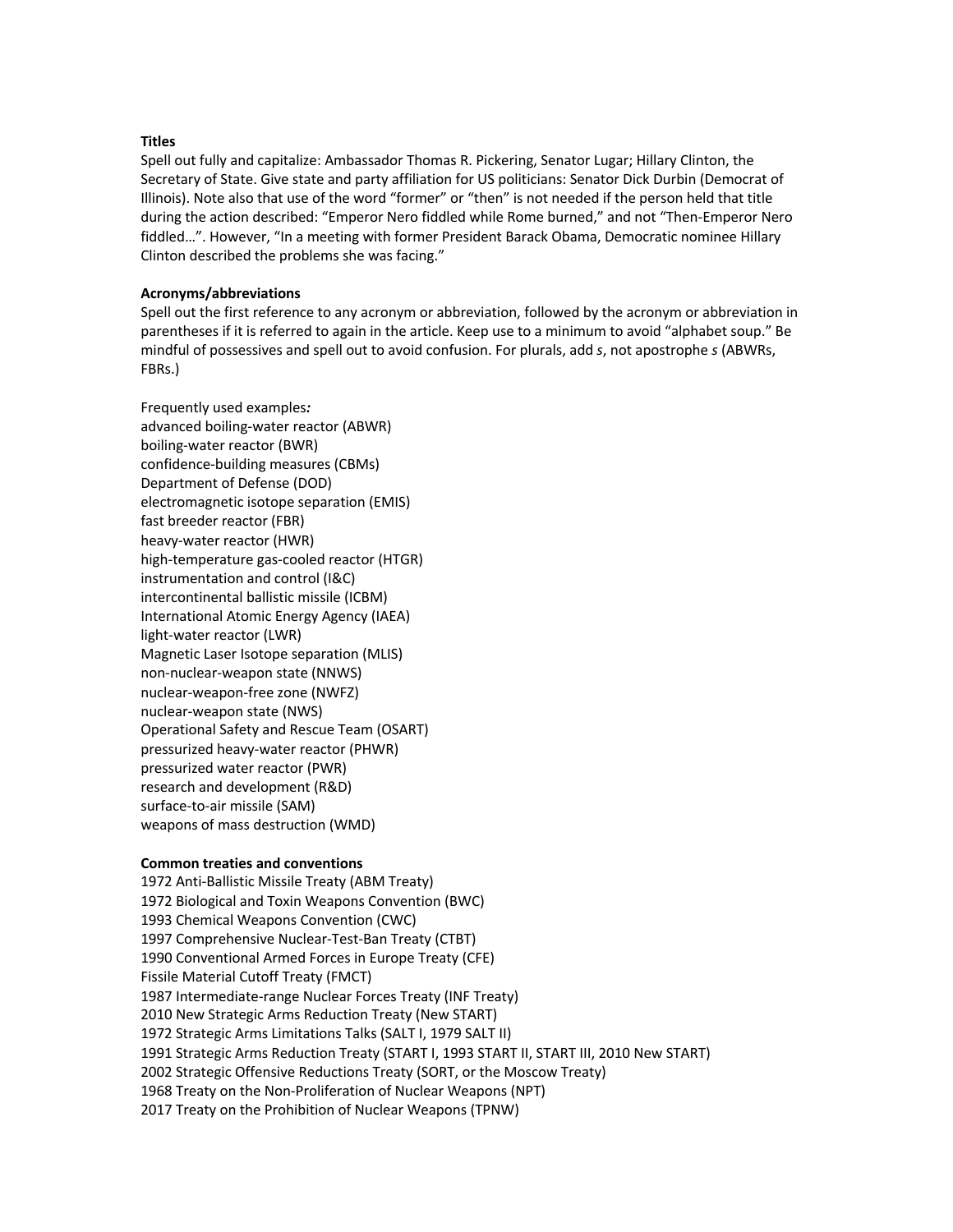**Common in-house usages** al-Qaeda (not Al Qaeda or Al Qaida) antisatellite coauthor confidence-building measures Cuban Missile Crisis de facto, inter alia (no italics) decision makers, decision making; decision-making process downblend, downblending email entry into force (unless used as a modifier, then "entry-into-force proposal"); enter into force Final Document (of a specific conference; if in the abstract—e.g., a potential future conference outcome—then use "final document") fiscal 2011 (not fiscal year 2011 or FY2011) flight-test, flight-tested (n. and v.) geostrategic grand bargain Group of Eight (G-8) hardline, hardliner Hussein, Saddam (full name preferred on all references, but Saddam is acceptable on second reference) Iraq war *juche* low Earth orbit member states mutual assured destruction National Security Strategy (the US document) NATO (OK on first reference) Non-Aligned Movement NPT Review Conference, 2005 NPT Review Conference, review conference Nuclear Posture Review nuclear-weapon program, nuclear-weapon state (singular) Osirak (not Osiraq) Oslo Process policy makers, policy making; policy-making process Qaddafi, Muammar shutdown (n.), shut down (v.) six-party talks State Department state party, states parties Tehran (not Teheran) track-two diplomacy underway war-fighting plans weapon-grade (as a modifier) weapons-usable (as a modifier) white paper (capitalized if part of a proper name)

## **Tables, figures, and photographs**

Authors are responsible for obtaining permission to reprint previously published tables, figures, or photographs. All tables and figures should have suggested titles. Tables and figures should be created in